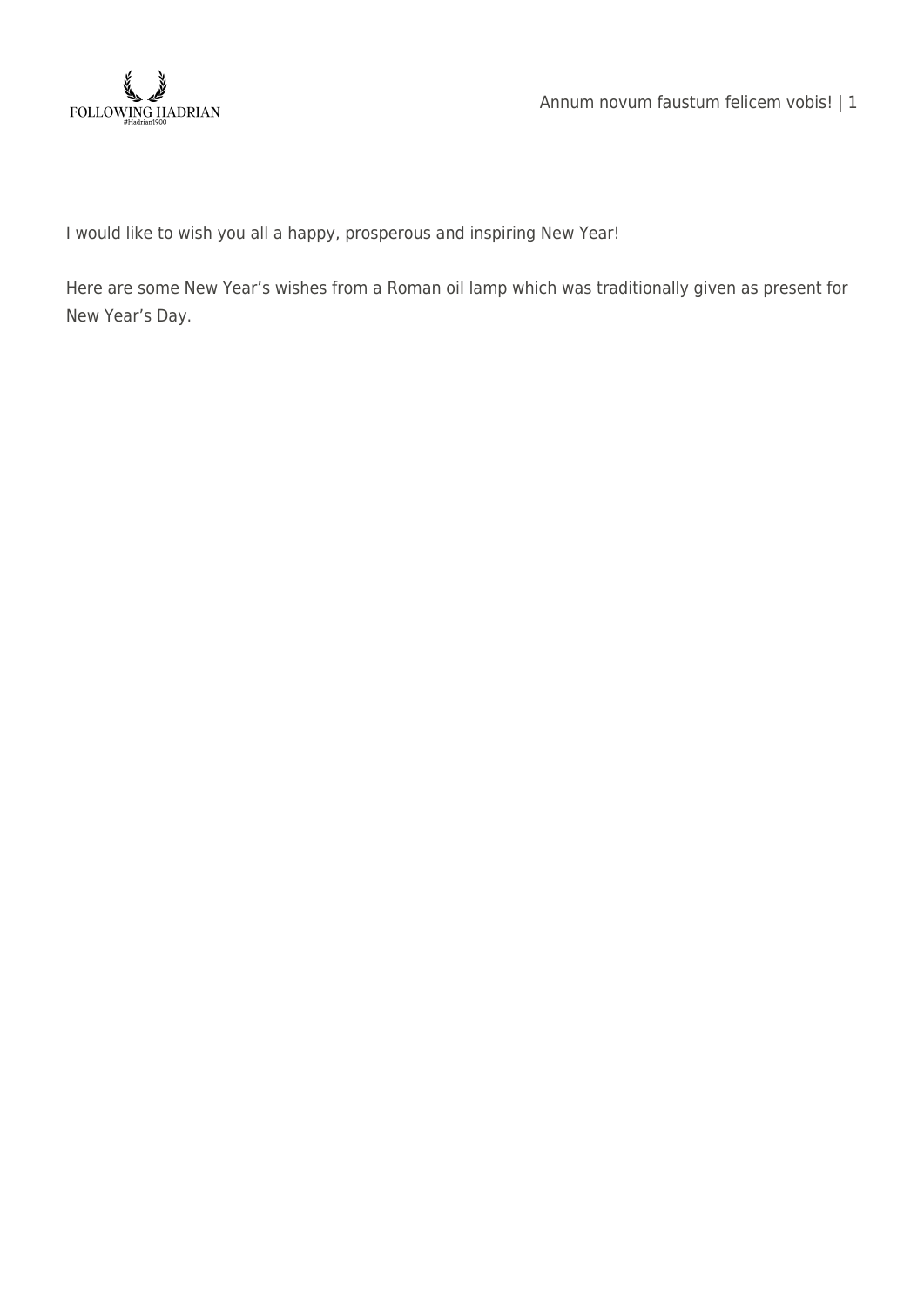

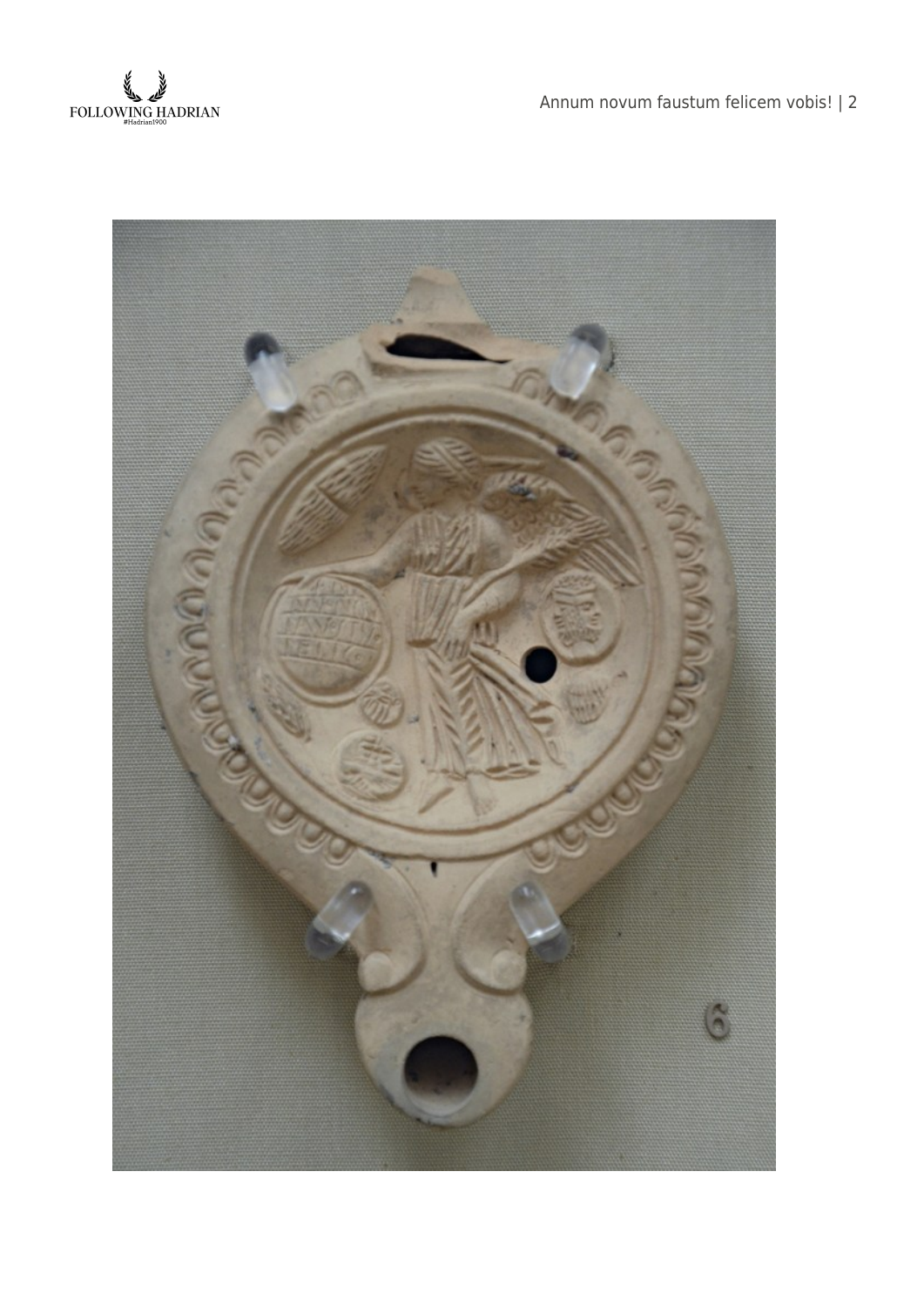

## Terracotta oil lamp, on the discus a winged Victory holds a shield on which is inscribed Happy New Year, surrounded by New Year's gifts. British Museum

This Roman lamp was made in Italy in around 50-100 AD to celebrate the New Year. On the discus, a winged Victory holds a palm-branch (a symbol of success) in one hand and a circular shield in the other. The goddess is surrounded by New Year gifts, including coins, dates and a fig.

The shield bears an inscription with New Year's wishes for happiness:

## **ANNV/NOVM/FAVTVM/FELICE(M)** annu(m) / novum / fau(s)tum / felice(m) "A happy and prosperous New Year"

The coin beneath her left wing shows the two-faced deity Janus, the Roman god of doors, passages and beginnings who gave his name to the month of January. Janus was seen as symbolically looking back on the old year and forward to the new year. This idea became tied to the concept of transition from one year to the next.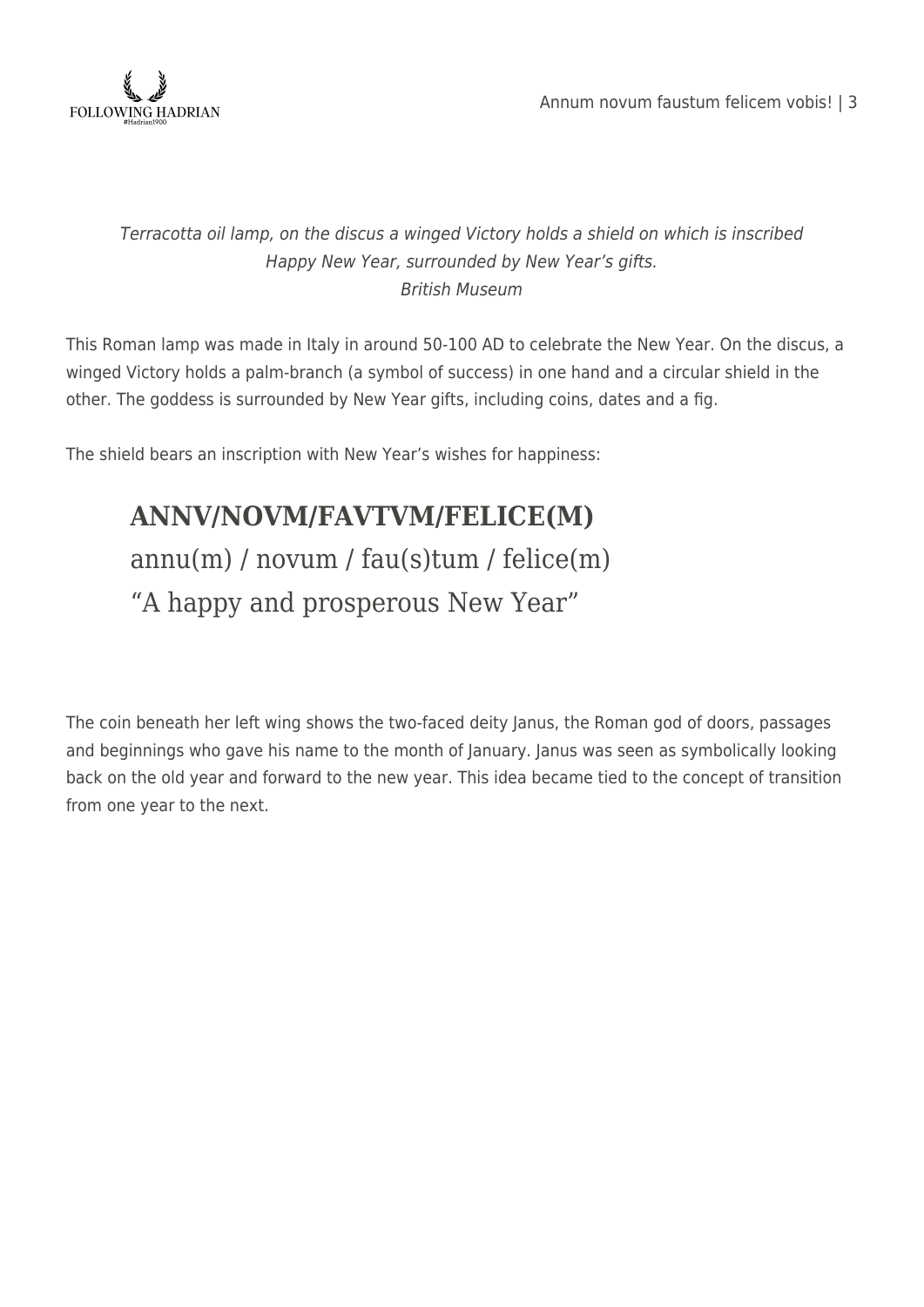

RIC II 62. Hadrian. AD 117-138. AV Aureus. Rome. IMP CAESAR TRAIAN HADRIANVS AVG, laureate, draped, and cuirassed bust right / P M TR P COS III, Janus, standing facing, naked to waist, fold of drapery over left arm, holding sceptre in right hand.

Source: <http://www.wildwinds.com/coins/ric/hadrian/i.html>

2017 will see the commemoration of the 1900th anniversary of the accession of Hadrian to the imperial throne and therefore the start of my [Hadrian1900 project.](https://followinghadrian.com/hadrian-1900-project/) I will not be the only one celebrating. The Archaeological Museum of Seville in southern Spain is planning to host an exhibition starting in October (more info [here](https://followinghadrian.com/2016/02/20/seville-to-commemorate-the-1900th-anniversary-of-hadrians-accession-to-the-throne-117-2017/)).

In addition the Hadrian's Wall recently announced a new wall-wide Roman cavalry exhibition running from April to September. The Hadrian's Wall exhibition will also feature one of the largest Roman Cavalry re-enactments ever seen in the UK (more info [here](http://hadrianswallcountry.co.uk/media/news/hadrian%E2%80%99s-wall-announces-new-wall-wide-roman-cavalry-exhibition)).

Video: [Why you must visit Hadrian's Wall in 2017](https://player.ooyala.com/static/v4/stable/4.7.9/skin-plugin/iframe.html?ec=QwcnJtODE6TfVeVsO1F8AMEQ8TsQdgqg&pbid=ZTIxYmJjZDM2NWYzZDViZGRiOWJjYzc5&pcode=RvbGU6Z74XE_a3bj4QwRGByhq9h2) by the Telegraph Travel.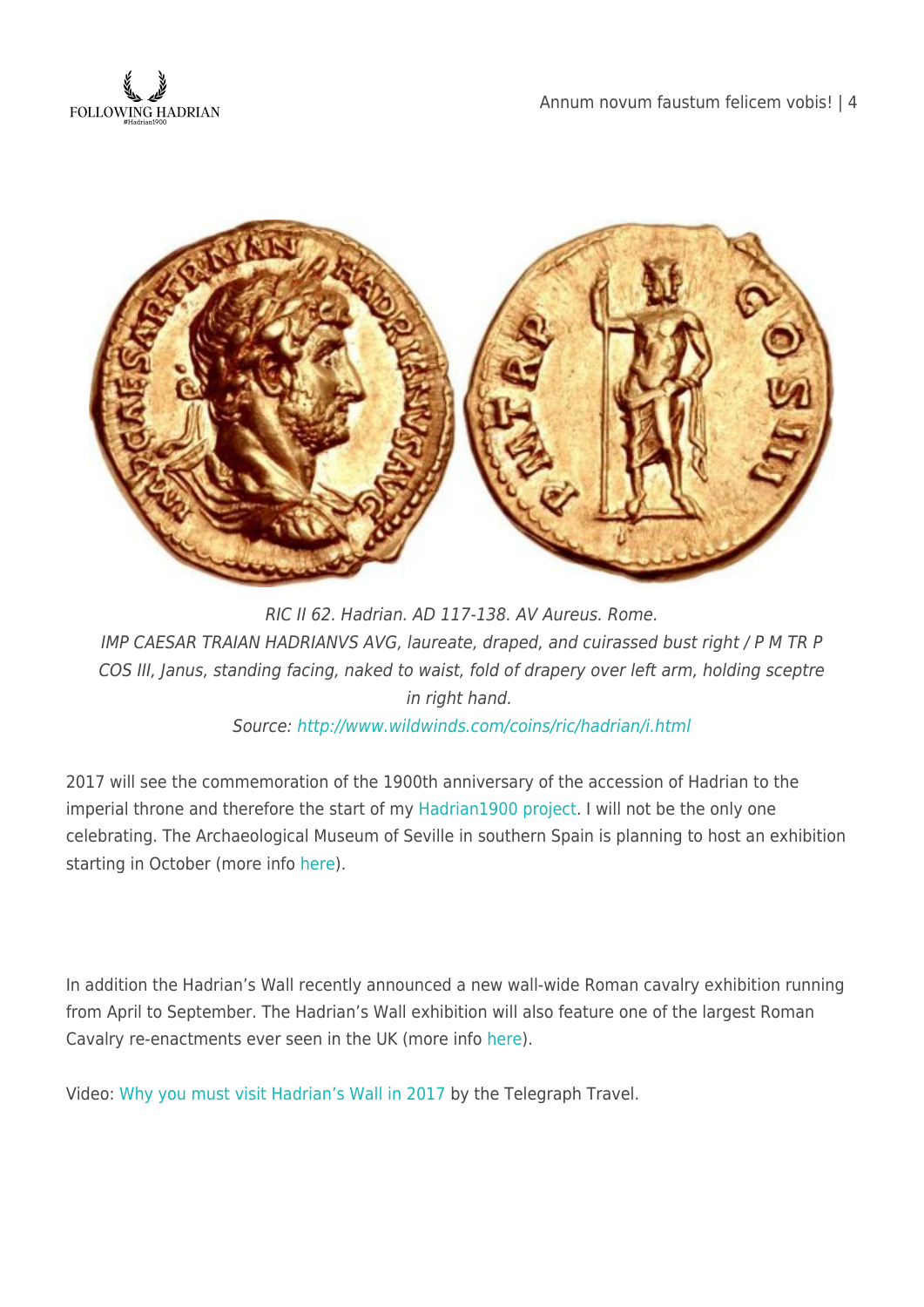



Finally, in case you missed them, here are the posts that received the most reads in 2016.

## **5 most-read blog posts of 2016 on Following Hadrian:**

- 1. [A taste of Ancient Rome A Saturnalia feast](https://followinghadrian.com/2016/01/13/a-taste-of-ancient-rome-a-saturnalia-feast/)
- 2. [A guide to the mosaics along the Roman Baetica Route \(Spain\)](https://followinghadrian.com/2016/03/13/a-guide-to-the-mosaics-along-the-roman-baetica-route-spain/)
- 3. [Crossing the Rubicon](https://followinghadrian.com/2016/01/10/crossing-the-rubicon/)
- 4. [Art and sculptures from Hadrian's Villa: The Lansdowne Relief](https://followinghadrian.com/2016/03/26/art-and-sculptures-from-hadrians-villa-the-lansdowne-relief/)
- 5. [The Obelisk of Antinous](https://followinghadrian.com/2016/10/02/the-obelisk-of-antinous/)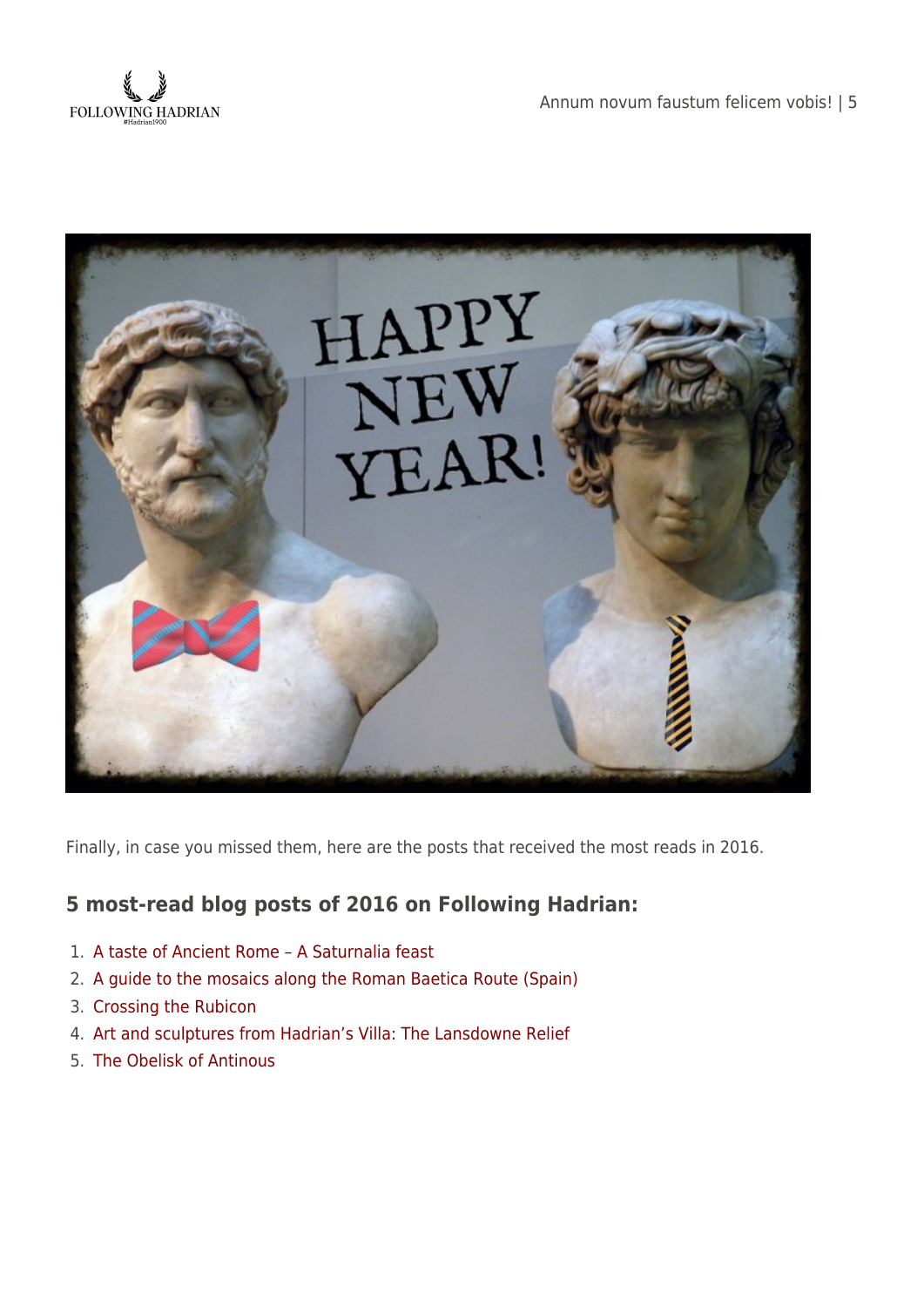



**5 most-read blog posts of 2016 on Following Hadrian Photography:**

- 1. [Roman Villa Borg](https://followinghadrianphotography.com/2016/09/18/roman-villa-borg/)
- 2. [Hattusa](https://followinghadrianphotography.com/2016/08/22/hattusa/)
- 3. [Apollonia \(Illyria\)](https://followinghadrianphotography.com/2016/07/13/apollonia-illyria/)
- 4. [Heriodium](https://followinghadrianphotography.com/2016/06/23/herodium/)
- 5. [Roman Villa Nennig](https://followinghadrianphotography.com/2016/10/05/roman-villa-nennig/)